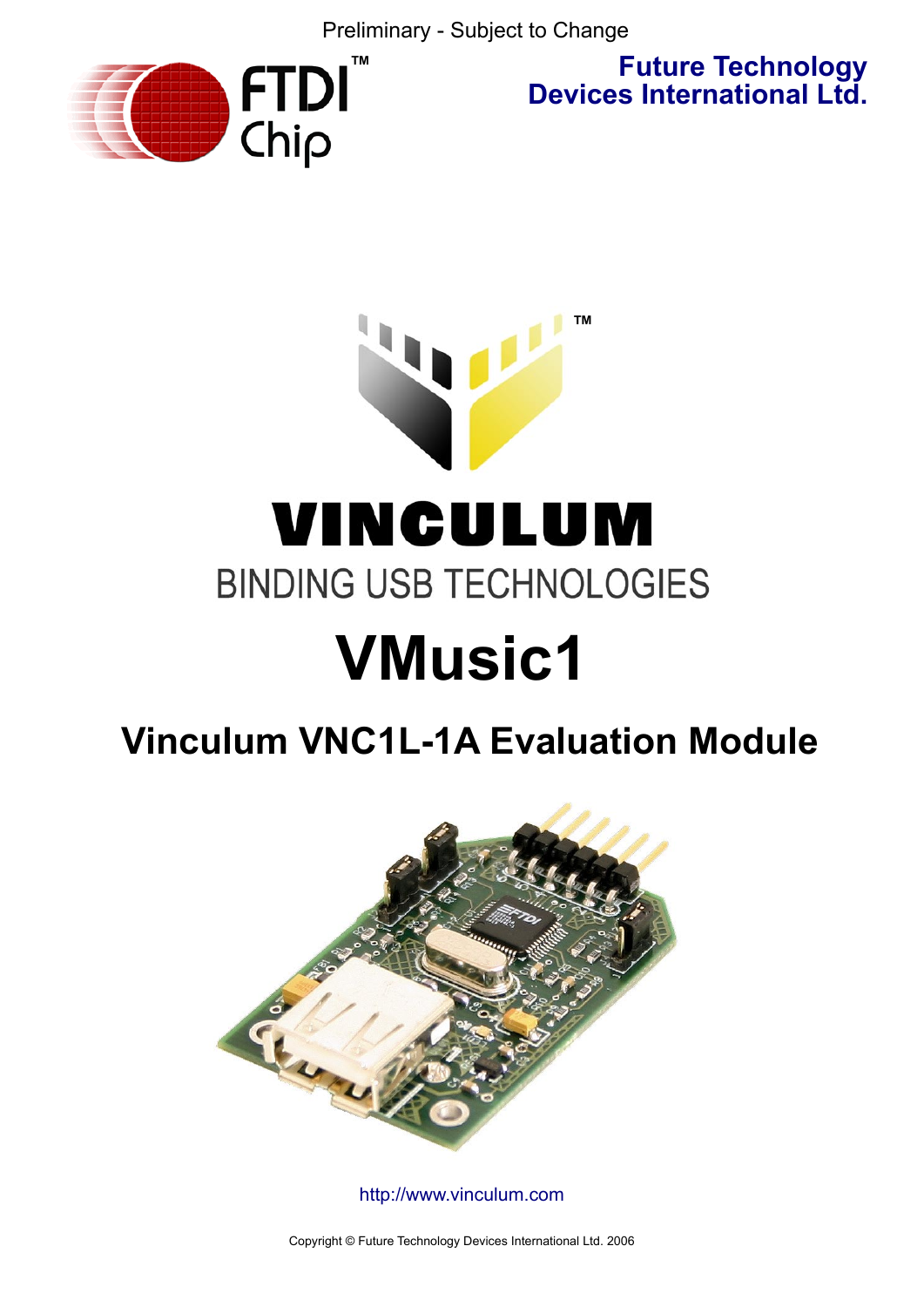# **1. Introduction and Features**

#### **1.1 Introduction**

*The VMusic1 evaluation module is a product which not only lets you add USB Flash disk interfacing to your product, but also allows you to play back MP3 and other popular digital music formats directly from a USB flash disk. Extensions to the Vinculum DIFS command set allow you to play a selected file, as well as control the volume, balance, etc. of the sound channel, and monitor the status of the file being played. The Vinculum DIFS firmware also allows the VNC1L-1A's I/O interface to be selected between the serial UART or SPI using on-board jumper pins. The VMusic1 is ideal for adding MP3 playbackfrom USB drive capabillity to home entertainment and in-car audio systems, as well as other appliances requiring audio playback capabillity from USB Flash disks. Not only is the VMusic1 ideal for evaluation and development of VNC1L-1A designs, but also an attractive quantity discount structure makes this module suitable for incorporation into finished product designs.* 

*The Vinculum VNC1L-1A is the first of F.T.D.I.'s Vinculum family of Embedded SoC USB host controller integrated circuit devices. Not only is it able to handle the USB Host Interface, and data transfer functions but owing to the inbuilt MCU and embedded Flash memory, Vinculum can encapsulate the USB device classes as well. When interfacing to mass storage devices such as USB Flash drives, Vinculum also transparently handles the FAT File structure communicating via UART, SPI or parallel FIFO interfaces via a simple to implement command set. Vinculum provides a new cost effective solution for providing USB Host capability into products that previously did not have the hardware resources available. The VNC1L-1A is available in Pb-free (RoHS compliant) compact 48-Lead LQFP package.* 

### **1.2 Features**

- Uses F.T.D.I.'s VNC1L-1A embedded USB host controller I.C. device combined with VLSI VS1003 I.C. for music playback.
- USB 'A' type socket to connect USB Flash disk.
- Stereo 3.5mm headphone jack socket for audio playback
- Audio line-out connector for audio playback
- Jumper selectable UART or SPI interfaces.
- Single 5V supply input.
- Only four signals to connect excluding power and ground.
- Power indicator, and USB traffic indicator LED's.
- Uses extended Vinculum DIFS firmware and command set.
- Program or update Vinculum firmware via USB Flash disk or via UART / SPI interface.
- VNC1L-1A firmware programming control pins PROG# and RESET# brought out onto jumper interface
- VMusic1 is a Pb-free, RoHS complaint development module.
- Schematics, and firmware files available for download from the [Vinculum website.](http://www.vinculum.com)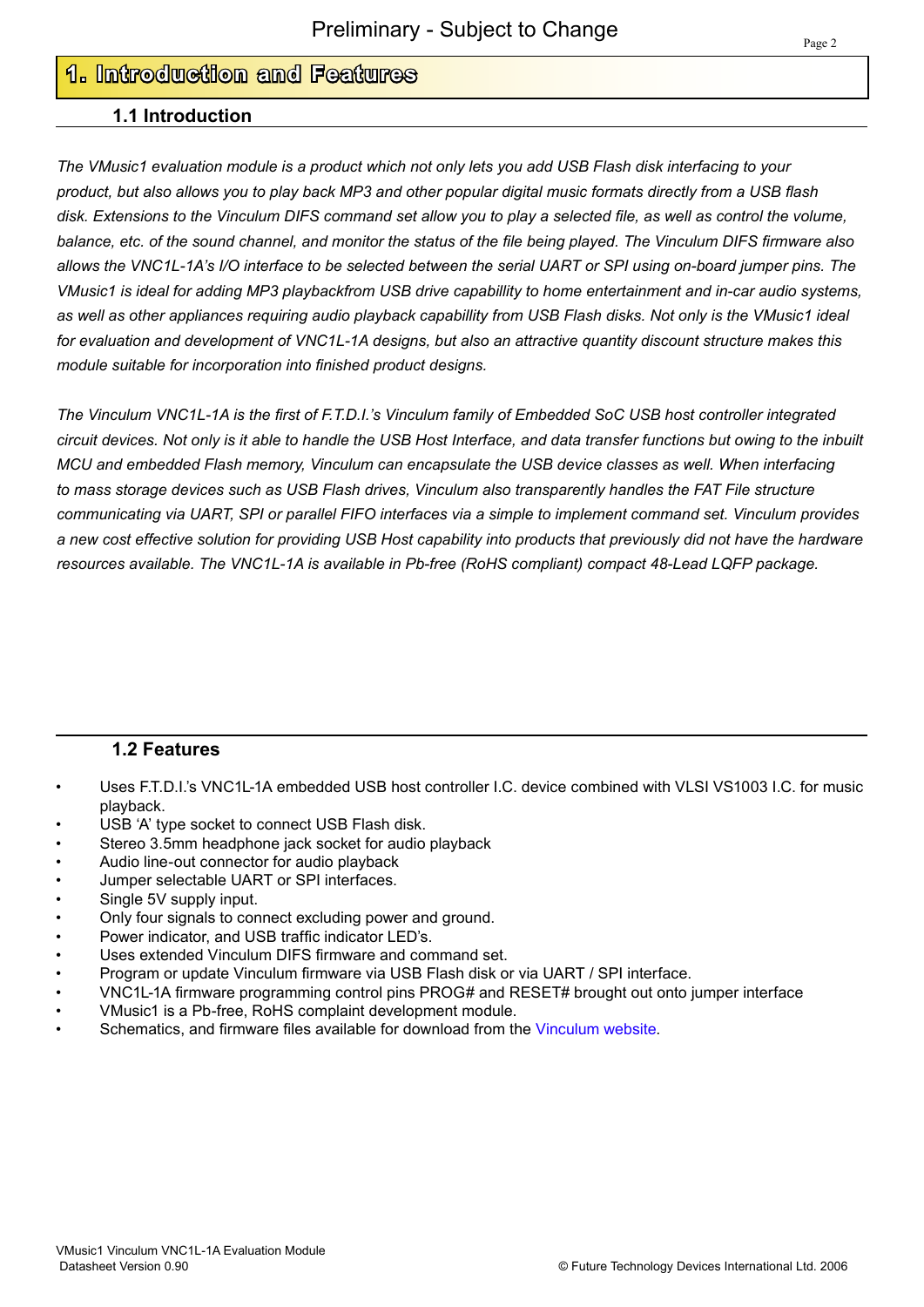# **2. Dimensions**

# **2.1 VMusic Board Dimensions**

The VMusic1 board dimensions are shown below.



Figure 2 - VMusic1 dimensions , side view.